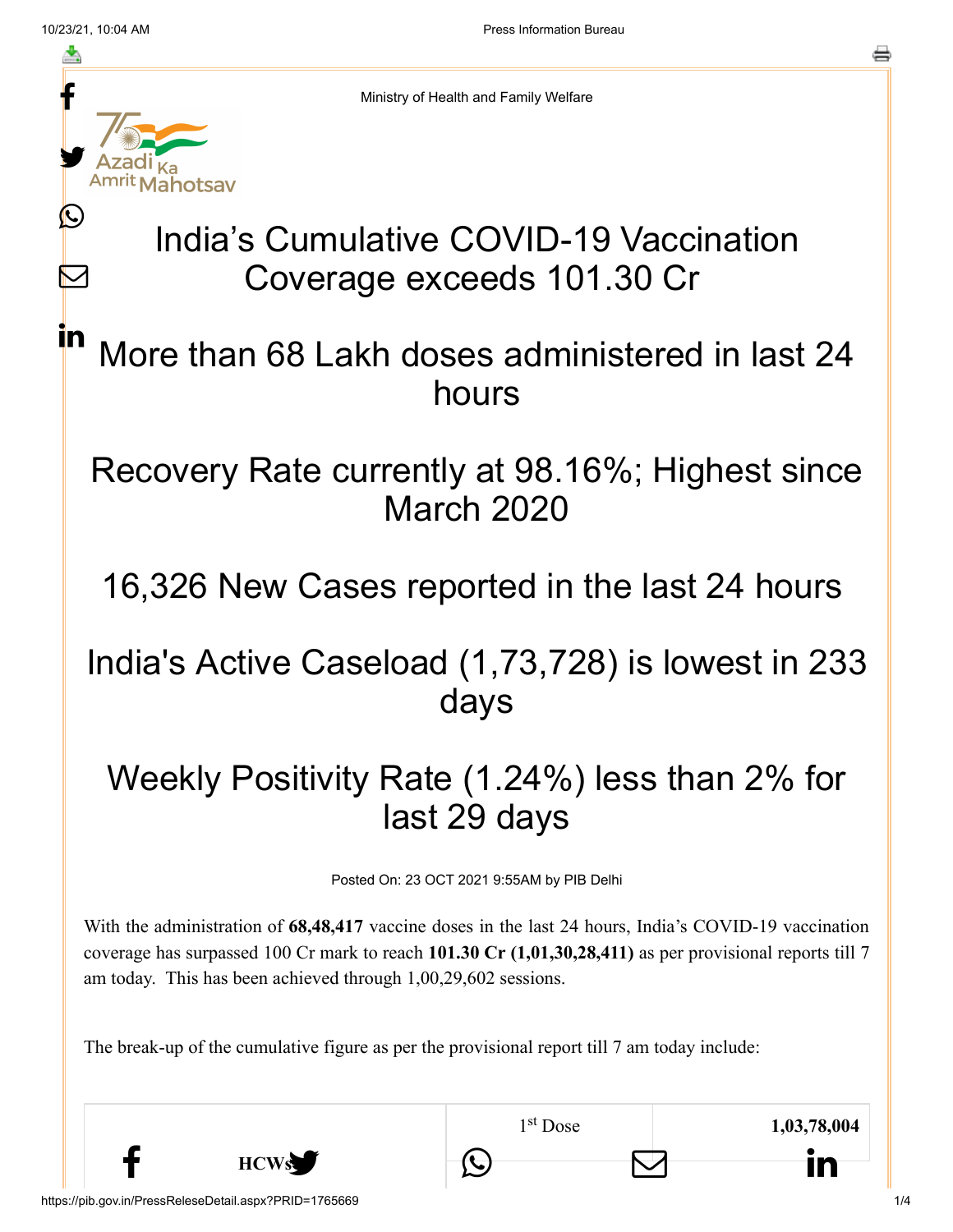| Press Information Bureau |  |
|--------------------------|--|
|                          |  |

| f                     | $2nd$ Dose           | 91,32,055       |
|-----------------------|----------------------|-----------------|
|                       | 1 <sup>st</sup> Dose | 1,83,69,012     |
| <b>FLWs</b>           | $2nd$ Dose           | 1,56,73,375     |
| $\bigcirc$            | 1 <sup>st</sup> Dose | 40, 43, 88, 714 |
| Age Group 18-44 years | $2nd$ Dose           | 12,26,54,329    |
| in                    | $1st$ Dose           | 17, 12, 42, 361 |
| Age Group 45-59 years | $2nd$ Dose           | 8,99,14,788     |
|                       | 1 <sup>st</sup> Dose | 10,77,01,034    |
| Over 60 years         | 2 <sup>nd</sup> Dose | 6,32,40,508     |
| <b>Total</b>          |                      | 1,01,30,28,411  |

The recovery of **17,677** patients in the last 24 hours has increased the cumulative tally of recovered patients (since the beginning of the pandemic) to **3,35,32,126.**

Consequently, India's recovery rate stands at **98.16%**. Recovery Rate is currently at its highest peak since March 2020.



https://pib.gov.in/PressReleseDetail.aspx?PRID=1765669 2/4

10/23/21, 10:04 AM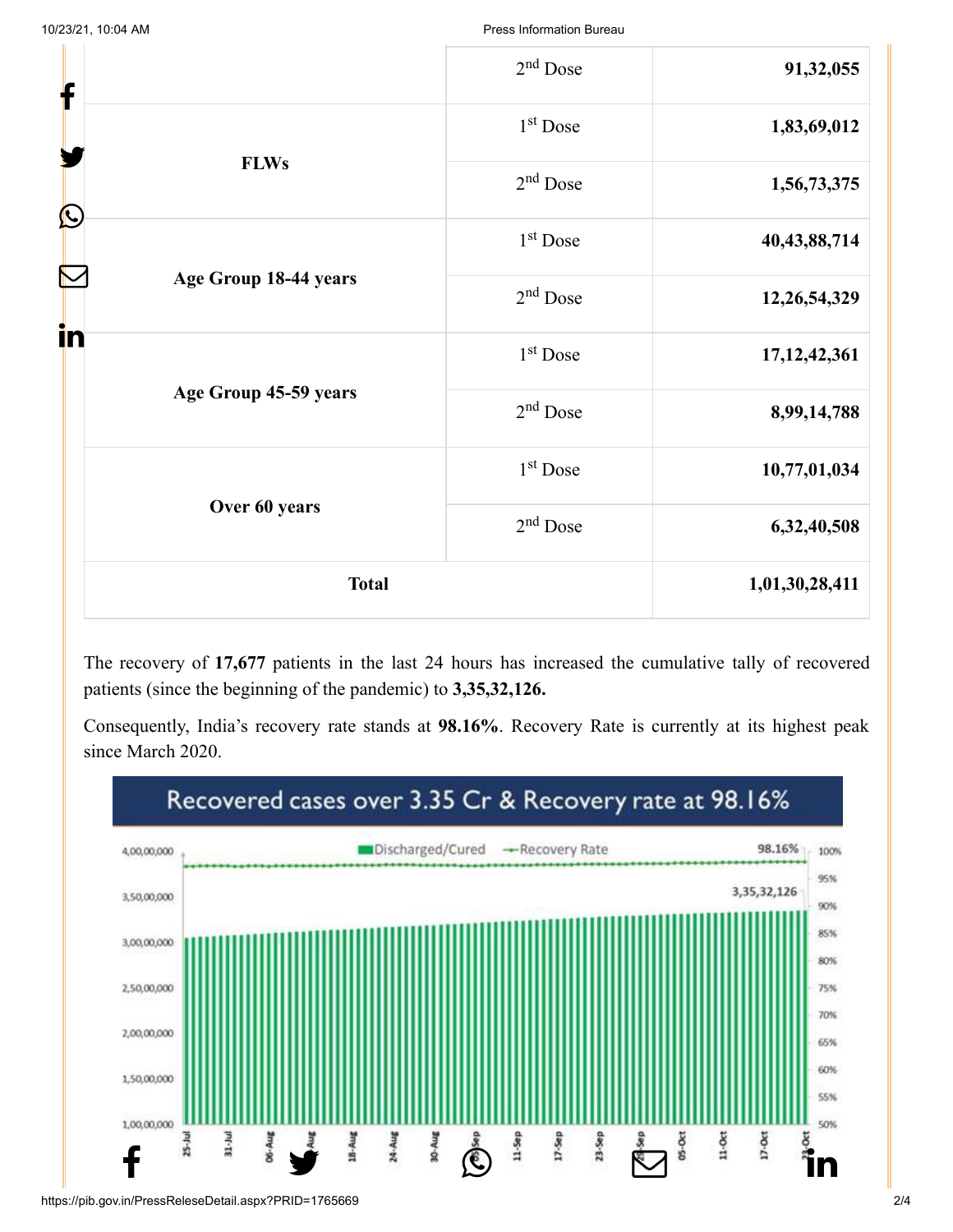10/23/21, 10:04 AM Press Information Bureau

[Sustained and co](http://www.facebook.com/share.php?u=https://pib.gov.in/PressReleasePage.aspx?PRID=1765892)[llaborative efforts by t](https://twitter.com/intent/tweet?url=https://pib.gov.in/PressReleasePage.aspx?PRID=1765892&text=India%E2%80%99s%20Cumulative%20COVID-19%20Vaccination%20Coverage%20exceeds%20101.30%20Cr)[he Centre and the Sta](https://api.whatsapp.com/send?text=https://pib.gov.in/PressReleasePage.aspx?PRID=1765892)[tes/UTs continue the t](https://mail.google.com/mail/?view=cm&fs=1&tf=1&to=&su=India%E2%80%99s%20Cumulative%20COVID-19%20Vaccination%20Coverage%20exceeds%20101.30%20Cr%20&body=https://pib.gov.in/PressReleasePage.aspx?PRID=1765892&ui=2&tf=1&pli=1)[rend of less than](https://www.linkedin.com/shareArticle?mini=true&url=https://pib.gov.in/PressReleasePage.aspx?PRID=1765892&title=India%E2%80%99s%20Cumulative%20COVID-19%20Vaccination%20Coverage%20exceeds%20101.30%20Cr%20&summary=My%20favorite%20developer%20program&source=LinkedIn) 50,000 Daily New Cases that is being reported for 118 consecutive days now. f

**16,326 new cases** were reported in the last 24 hours.



The Active Caseload remains below 2 lakh mark and is presently at **1,73,728 which is lowest in 233 days.** Active cases presently constitute **0.51%** of the country's total Positive Cases, which **is lowest since March 2020.**



The testing capacity across the country continues to be expanded. The last 24 hours saw a total of [13,64,681 tests be](http://www.facebook.com/share.php?u=https://pib.gov.in/PressReleasePage.aspx?PRID=1765892)[ing conducted. India h](https://twitter.com/intent/tweet?url=https://pib.gov.in/PressReleasePage.aspx?PRID=1765892&text=India%E2%80%99s%20Cumulative%20COVID-19%20Vaccination%20Coverage%20exceeds%20101.30%20Cr)[as so far conducted ov](https://api.whatsapp.com/send?text=https://pib.gov.in/PressReleasePage.aspx?PRID=1765892)er **59.84 Cr (59,84,31,162**) cumulative tests. Fig.  $\bullet$   $\bullet$   $\bullet$   $\bullet$   $\bullet$  in